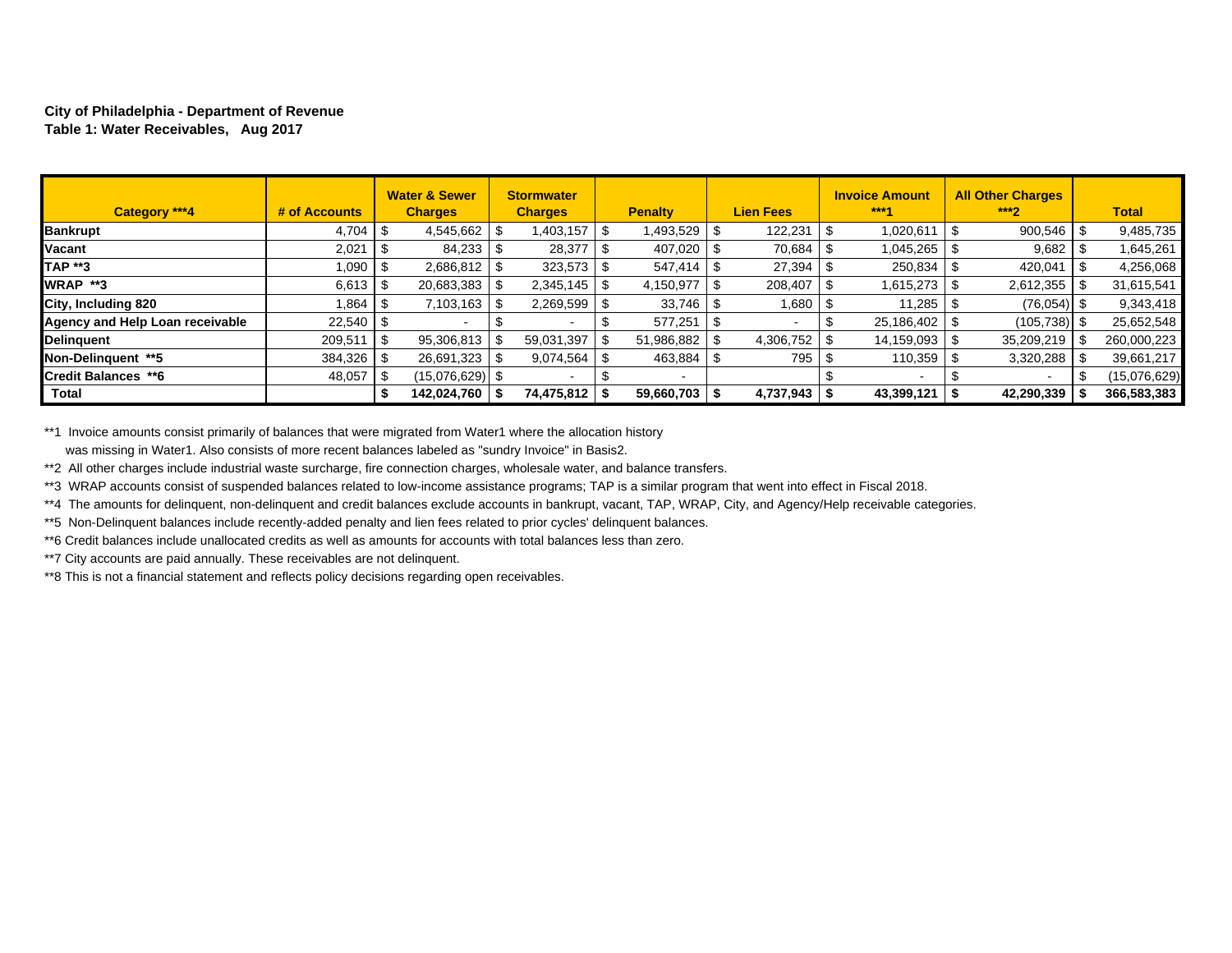# **City of Philadelphia - Department of Revenue Table 2: Comparison of Water Receivables, Aug 2017 and Jul 2017**

| <b>Category</b>            | <b>Aug 2017</b>    |    | <b>Jul 2017</b> | <b>1 Month Difference</b> |               |  |  |  |
|----------------------------|--------------------|----|-----------------|---------------------------|---------------|--|--|--|
| <b>Bankrupt</b>            | \$<br>9,485,735    | \$ | 9,763,663       | \$                        | (277, 928)    |  |  |  |
| <b>Vacant</b>              | \$<br>1,645,261    | \$ | 1,654,034       | \$                        | (8, 773)      |  |  |  |
| TAP **3                    | \$<br>4,256,068    | \$ |                 | \$                        | 4,256,068     |  |  |  |
| <b>WRAP</b><br>**1         | \$<br>31,615,541   | \$ | 34,001,905      | \$                        | (2,386,364)   |  |  |  |
| City, Including 820        | \$<br>9,343,418    | \$ | 5,157,835       | \$                        | 4,185,583     |  |  |  |
| Agency and Help Loan red   | \$<br>25,652,548   | \$ | 25,791,390      | \$                        | (138, 841)    |  |  |  |
| Delinquent **2             | \$<br>260,000,223  | \$ | 261,567,537     | \$                        | (1, 567, 314) |  |  |  |
| Non-Delinquent **2         | \$<br>39,661,217   | \$ | 48,613,763      | \$                        | (8,952,546)   |  |  |  |
| <b>Credit Balances **2</b> | \$<br>(15,076,629) | \$ | (14, 814, 295)  | \$                        | (262, 334)    |  |  |  |
| Total                      | \$<br>366,583,383  | S  | 371,735,833     | \$                        | (5, 152, 450) |  |  |  |

Note:

\*\*1 WRAP accounts consist of suspended balances related to low-income assistance programs.

\*\*2 These amounts exclude accounts in bankrupt, vacant, TAP, WRAP, City, and Agency/Help Loan categories.

\*\*3 TAP is a new low-income assistance program that went into effect in Fiscal 2018.

| <b>Category</b>                 |    | <b>Aug 2017</b> | <b>Aug 2016</b>      | <b>1 Year Difference</b> |             |  |  |  |
|---------------------------------|----|-----------------|----------------------|--------------------------|-------------|--|--|--|
| <b>Bankrupt</b>                 | \$ | 9,485,735       | \$<br>8,715,806      | \$                       | 769,929     |  |  |  |
| <b>Vacant</b>                   | \$ | 1,645,261       | \$<br>2,269,162      | \$                       | (623, 901)  |  |  |  |
| <b>TAP **3</b>                  | \$ | 4,256,068       | \$                   | \$                       | 4,256,068   |  |  |  |
| <b>WRAP</b><br>**1              | \$ | 31,615,541      | \$<br>34,335,921     | \$                       | (2,720,380) |  |  |  |
| City, Including 820             | \$ | 9,343,418       | \$<br>10,273,536     | \$                       | (930, 118)  |  |  |  |
| <b>Agency and Help Loan red</b> | \$ | 25,652,548      | \$                   | \$                       | 25,652,548  |  |  |  |
| Delinquent **2                  | \$ | 260,000,223     | \$<br>257,691,583    | \$                       | 2,308,640   |  |  |  |
| Non-Delinquent **2              | \$ | 39,661,217      | \$<br>37, 172, 140   | \$                       | 2,489,077   |  |  |  |
| <b>Credit Balances **2</b>      | \$ | (15,076,629)    | \$<br>(14, 361, 480) | \$                       | (715, 149)  |  |  |  |
| Total                           | S  | 366,583,383     | \$<br>336,096,667    | \$                       | 30,486,716  |  |  |  |

## **Table 3: Comparison of Water Receivables, Aug 2017 and Aug 2016**

Note:

\*\*1 WRAP accounts consist of suspended balances related to low-income assistance programs.

\*\*2 These amounts exclude accounts in bankrupt, vacant, TAP, WRAP, City, and Agency/Help Loan categories.

\*\*3 TAP is a new low-income assistance program that went into effect in Fiscal 2018.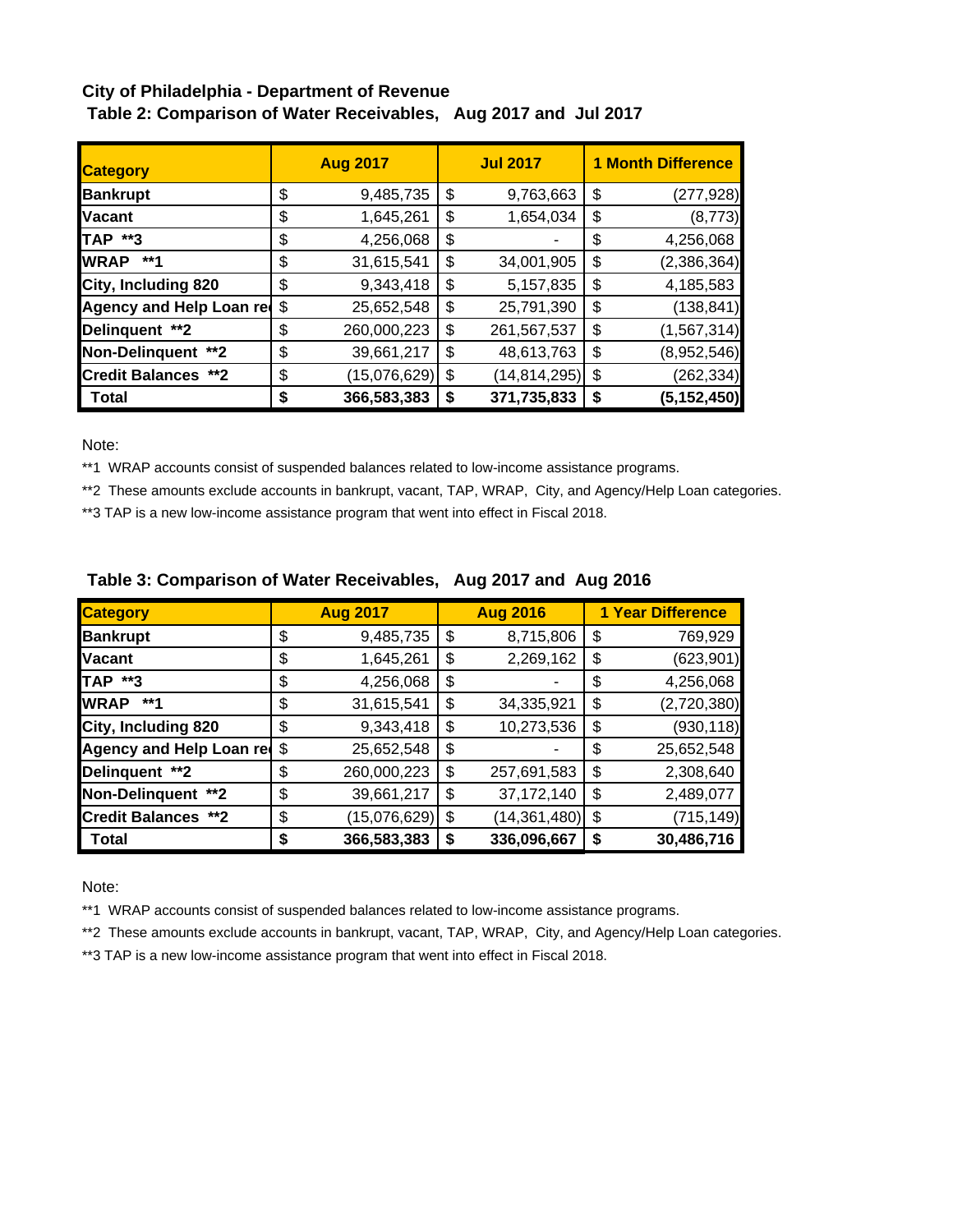#### **City of Philadelphia - Department of Revenue Table 4: Aging of Delinquent Accounts, August 2017**

| Category of each delinquent bill **3  | # of Accounts | <b>Water &amp; Sewer</b><br><b>Charges</b> | <b>Stormwater</b><br><b>Charges</b> | <b>Penalty</b> | <b>Lien Fees</b> | <b>Invoice Amount</b><br>$***1$ | <b>All Other</b><br>Charges **2 | <b>Total</b> |
|---------------------------------------|---------------|--------------------------------------------|-------------------------------------|----------------|------------------|---------------------------------|---------------------------------|--------------|
| 3 months or less                      | 182,938 \$    | 15,116,431                                 | 6,501,932                           | 3,722,161      |                  | $100,906$   \$                  | $2,606,578$ \$                  | 28,048,008   |
| 4 to 6 months                         | 93,248        | $6,965,943$ \ \ \$                         | 4,073,894                           | 2,380,273      | 614,850          | 99,825                          | 2,907,256                       | 17,042,042   |
| 7 to 12 months                        | 82.204        | 11,381,293   \$                            | 6,819,346                           | 4,613,967      | 223,194          | $348,539$ \$                    | 4,812,522                       | 28,198,860   |
| More than 1 year - less than 2 years  | 70,636 \$     | 14,072,866   \$                            | 11,285,860                          | 8,860,849      | 355,966          | 989,260 \$                      | $6,303,706$ \ \ \$              | 41,868,507   |
| More than 2 years - less than 5 years |               | 25,520,481                                 | 22,867,396                          | 19,074,371     | 1,573,433 S      | $.126.964$ \ \$                 | $8,516,685$ \ \ \$              | 78,679,398   |
| More than 5 years                     | 46,524        | 22,249,798 \$                              | 7,482,969                           | 13,335,261     | 1,539,309        | 11,493,599   \$                 | 10,062,472   \$                 | 66,163,408   |
| Total                                 | $209.511$ \$  | 95,306,813                                 | 59,031,397                          | 51,986,882     | 4,306,752        | 14,159,093                      | 35,209,219                      | 260,000,223  |

Note: All aging categories exclude bankruptcies, vacant properties, TAP, WRAP accounts, City accounts, and Agency/Help Loan receivables.

\*\*1 Invoice amounts consist primarily of balances that were migrated from Water1 where the allocation history

was missing in Water1. Also consists of more recent balances labeled as "sundry Invoice" in Basis2.

\*\*2 All other charges include industrial waste surcharge, fire connection charges, wholesale water, and balance transfers.

\*\*3 Delinquent amounts are assigned to the aging category on a bill-by-bill basis according to the age of each bill; one customer can have delinquent amounts in multiple categories.